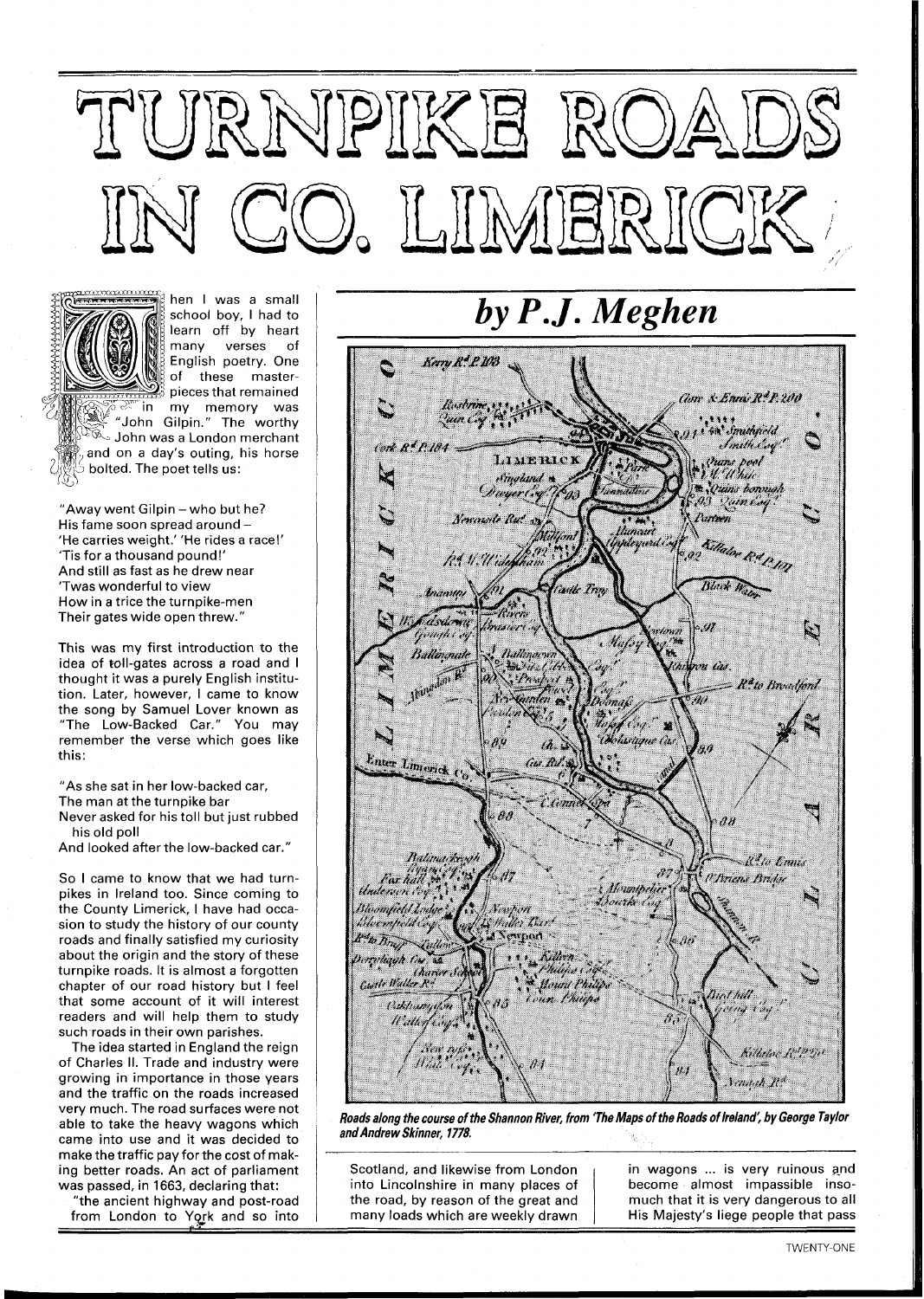## that way..."

and justices of the peace were to appoint persons to take sums of money "in the name of Toll or Customs to be paid for all such horses carts, coaches, wagons, droves of cattle as shall pass."

The idea proved fairly successful and soon spread to many other important roads in England and Wales. Travellers from Ireland to London became acquainted with the idea and the news of the new method came back to Dublin. Naturally in Ireland it was in the vicinity of Dublin that the road problem was most acute. The turnpike idea appealed to the county residents. So we find in the Journal of the lrish House of Commons, in 1729:

"A petition of the Grand Jury, Justices of the Peace and several Freeholders and Inhabitants of the County Dublin in behalf of themselves and all the freeholders and inhabitants of the said County setting forth their extraordinary expense in keeping the said roads of the said county in repair and that the erection of Turnpikeswill bea more equal way of amending the said roads and praying this House will take same into consideration, was presented to the House and read."

Readers may wonder at the interest of the grand jury in the matter but it iswell to remember that there were no county councils in those years. Instead, the sheriff of each county used to select twenty-three of the large landowners in each county to meet in the county town. This body was called the grand jury. It was their job to look after the county roads, and to insist on every inhabitant giving six days' labour on the roads of his parish. Large farmers would be compelled to send a man with horse and cart for six days. When this work was not sufficient, the grand jury could make contracts for the roads and levy a rate, that was known as the county cess, on all the occupiers of land in the county.

It will be obvious that the setting up of turnpike trusts would relieve the ratepayers - hence the petitions to the lrish Parliament. The members of parliament in those years were all large landowners so naturally the lrish Parliament acted quickly and the first lrish Turnpike Act was passed in 1729. This dealt with the Naas Road and the Act set out:

"Whereas the highway or road leading from the City of Dublin, through Kilmainham and Rathcoole, to the town of Naas, and thence to Kilcullen Bridge, in the county of Kildare, by reason of several hollow ways and of many and heavy carriages frequently passing through the same, are become so ruinous and bad, that in the winter season many parts thereof are impassable for waggons, carts, cars, and carriages, and very dangerous for travellers, and cannot by the



**An 1837map of Co. Limerick, from Lewis' 'Topographical Dictionary:** '

ordinary course appointed by the statutes of the realm, be effectually mended and kept in repair."

The act then named certain trustees who were to hold office for twenty one years and who were empowered to erect toll-houses and gates and collect tolls. This act was followed quickly by a number of similar acts dealing with the main arteries out of Dublin. In an article like this I could not deal with all these roads so I propose to confine my account of the working of the scheme to the turnpike roads in the Limerick vicinity.

The first Limerick act was passed in 1732 and stated:

"Whereas the highway or road leading from the town of Newcastle in the county of Limerick through the towns of Rathkeale and Adare in the said county to the city of Limerick, and from thence through the towns of Bruff and Kilmallock in the said county of Limerick, and from thence to the towns of Ballyhowra, Mallow and White-Church in the county of Cork and from thence to the said city of Cork by reason of the several hollow ways, and of the many and heavy carriages frequently passing through the same, are become so ruinous and bad that in winter season many parts thereof are impassable for waggons, carts, cars and carriages and very dangerous for travellers, and cannot by the ordinary course appointed by the laws and statutes of this realm be effectually amended and kept in good repair: wherefore and to the intent that the said highways or roads may with convenient speed be effectually amended and hereafter kept in good and sufficient repair so that all persons may travel thro' the same with safety: be it enacted ... that [names of trustees] who are hereby nominated and appointed trustees of the said roads, and the survivors of them, that they or any five or more of them, or such persons as they or any five or more of them, shall authorise and appoint shall and may erect, or cause to be erected, one or more gate or gates, turnpike or turnpikes in,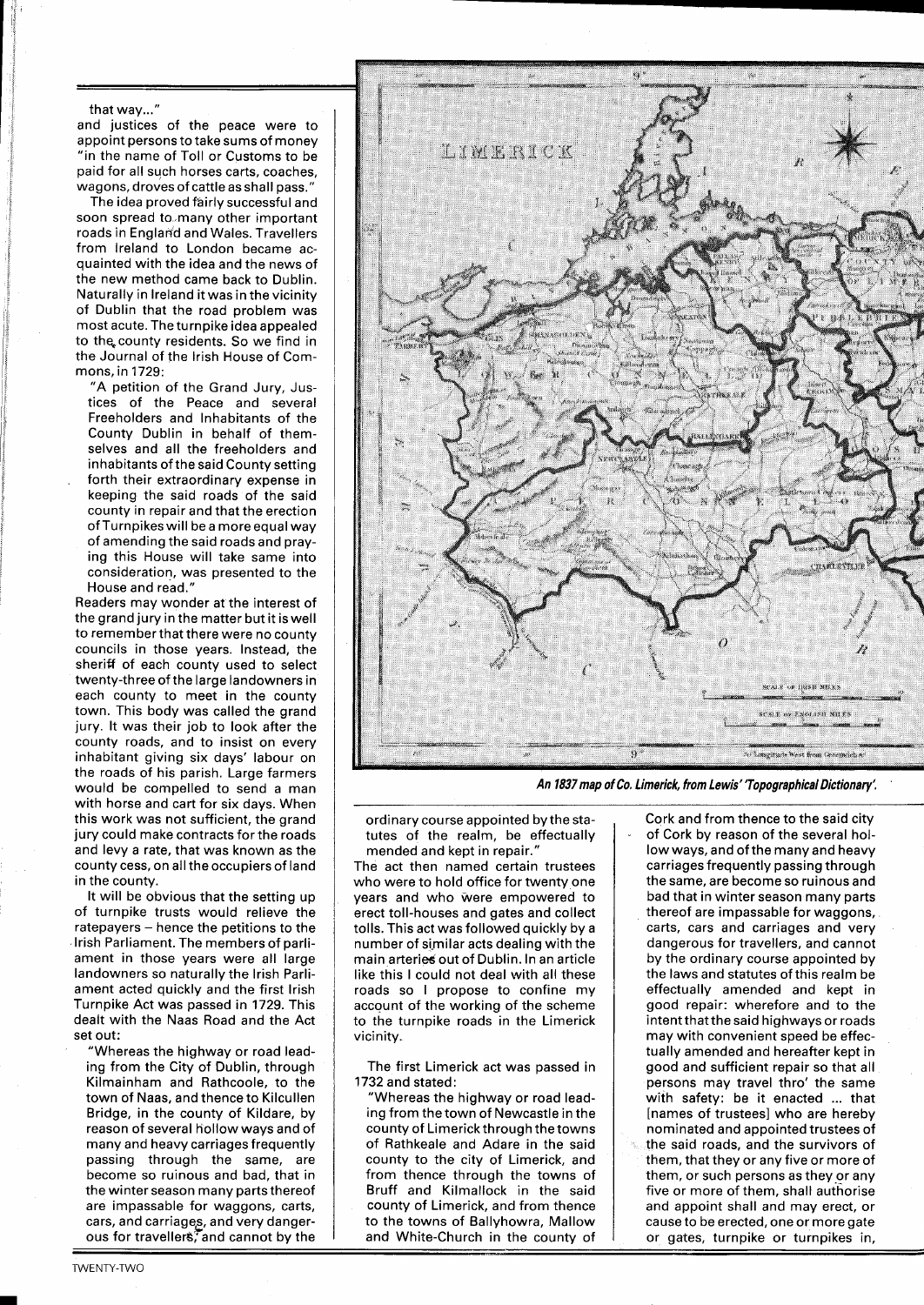

upon, or across any part or parts of said highway or roads; and also a toll-house or toll-houses, and there shall receive and take the tolls and duties following before any horse, mare, gelding, ass or mule, cattle, coach, Berlin, chariot, calash, chaise or chair, waggon, wain, cart, car or other carriage shall be permitted to pass same."

It will be noted that the phrasing of all these acts followed the one pattern so that an account of the Limerick-Cork Act will serve to explain them all. the number of trustees named was generally large  $-$  in this act there were 186 trustees. These included the Protestant bishops of Cork, Cloyne and Limerick; the mayor of Limerick and the mayor of Cork, as well as aldermen from each city; and then a long list of owners of estates in Limerick and Cork who were probably eligible to serve on the grand juries in those counties. It was obvious from the wording of the act that if five members were sufficient for a working quorum, it was not expected that manv

would ever attend the meetings. At subjoined return from the official their first meeting, they were to appoint document for one week in June, collectors and survevors. Each section 1742." collectors and surveyors. Each section

| Gk.                                            | Rate |               | Per Week       | Total |    |          |
|------------------------------------------------|------|---------------|----------------|-------|----|----------|
|                                                | s    | d             | Number         | f     | s  | d        |
| Coach and six horses                           |      | 0             |                |       | 2  | $\Omega$ |
| Coach and four horses                          |      | 6             |                |       |    |          |
| Chair and one or two horses                    |      | 3             | 30             |       | 7  | 6        |
| Cart with one horse                            |      |               | 120            |       | 10 | 0        |
| One horse with rider $\dots \dots \dots \dots$ |      |               | 240            |       | O  | 0        |
| Every back load                                |      | $\frac{1}{2}$ | 480            |       | O  | 0        |
| Cattle per score                               |      | 10            | 100            |       |    | 2        |
| Calves, hogs, sheep per score                  |      | 5             | 200            |       | 4  | 2        |
|                                                |      |               |                | 3     | 8  | 10       |
| This would for 52 weeks be $\dots \dots$       |      |               | £178<br>19     |       |    |          |
| Other revenue         .                        |      |               | £ 25<br>O<br>∩ |       |    |          |
| Total                                          |      |               | 19<br>£203     |       |    |          |

of the road was to be treated separately; the trustees forthe Newcastle to Limerick section were to meet at Rathkeale and the tolls on that section could only be applied to the expenses of that section. The Limerick to Cork section was to be divided at Ardskeagh on the county boundary and the tolls collected in each county retained for the expenses of the portion of the road in that county. The trustees however were to meet at Kilmallock for this section.

The position of course at first was that the trustees had no money and as they had to build toll-houses and place gates across the road at a number of points and then repair the roads, the acts provided that they could borrow money on the security of these tolls. Actually, the turnpike trust debentures became a speculation just like railway shares a hundred years later. So we find that in practice, the turnpikes were administered by the people who lent the money on the original debentures. The creditors soon found that the traffic on these roads was not so great as they had imagined and the period of twenty one years would not be long enough to enable the capital to be recovered with interest. Luckily, the affairs of this Limerick-Cork road came before the lrish Parliament on a number of occasions and we are able to get some idea of the financial affairs of the trustees. In addition, Maurice Lenihan, the historian of Limerick, includes in his book the following note on the finances of this road:

"The returns of the Bruff or Limekiln Turnpike forthe nine years ending in 1741 showed an average of about £62 per year, Ardskeagh Turnpike £85 and Blackboy £195. Out of this income, wages of collectors and other monies were deducted, leaving a very small comparative nett income. To afford an idea of the character and quantity of the traffic by the principal turnpike (the Blackboy) in this year, we give the

These returns give an interesting picture of road traffic at the time. It shows the numbers who preferred to ride on horseback than to travel in any vehicle. Coaches were a rarity and even goods traffic seems to have gone more on pack-horses than by wagon. This seems to bear out the statement that Arthur Young made in his **Tour of Ireland** when discussing the traffic in Limerick, that "between 1740 and 1750, there were only four carriages in and about Limerick, the Bishop's, the Dean's, and one other Clergyman's and one neighbouring Gentleman's."

The creditors realised that their money could not be recovered in the period of twenty one years from 1732 so they approached the lrish Parliament for a new act in 1745. This gave them an additional period of thirty-four years to the original twenty-one. The tolls were increased by about fifty per cent. in this act for the County Limerick portion of the road only; in County Cork the tolls were to remain the same. Another change was that the road now went direct from Kilmallock to Charleville and from Charleville to Buttevant. By a special clause no gate or turnpike was to be erected at any place nearer than one English mile to the town of Charleville.

The increased tolls however do not appear to have saved the situation because we find in the records of the lrish Parliament that the creditors of this road came back in 1766 praying for relief again. Apparently, a sum of £6587 had been borrowed for the Newcastle to Limerick section and the tolls were not sufficient even to pay the interest in full, so that now the arrears of interest amounted to another £6,000. Parliament agreed that it was reasonable to do something for the petitioners and directed that a bill should be prepared. Some opposition developed to this  $course$  and a petition of the gentlemen, clergy and free-holders of the county of Limerick was lodged with parliament in May, 1766, stating that "upon the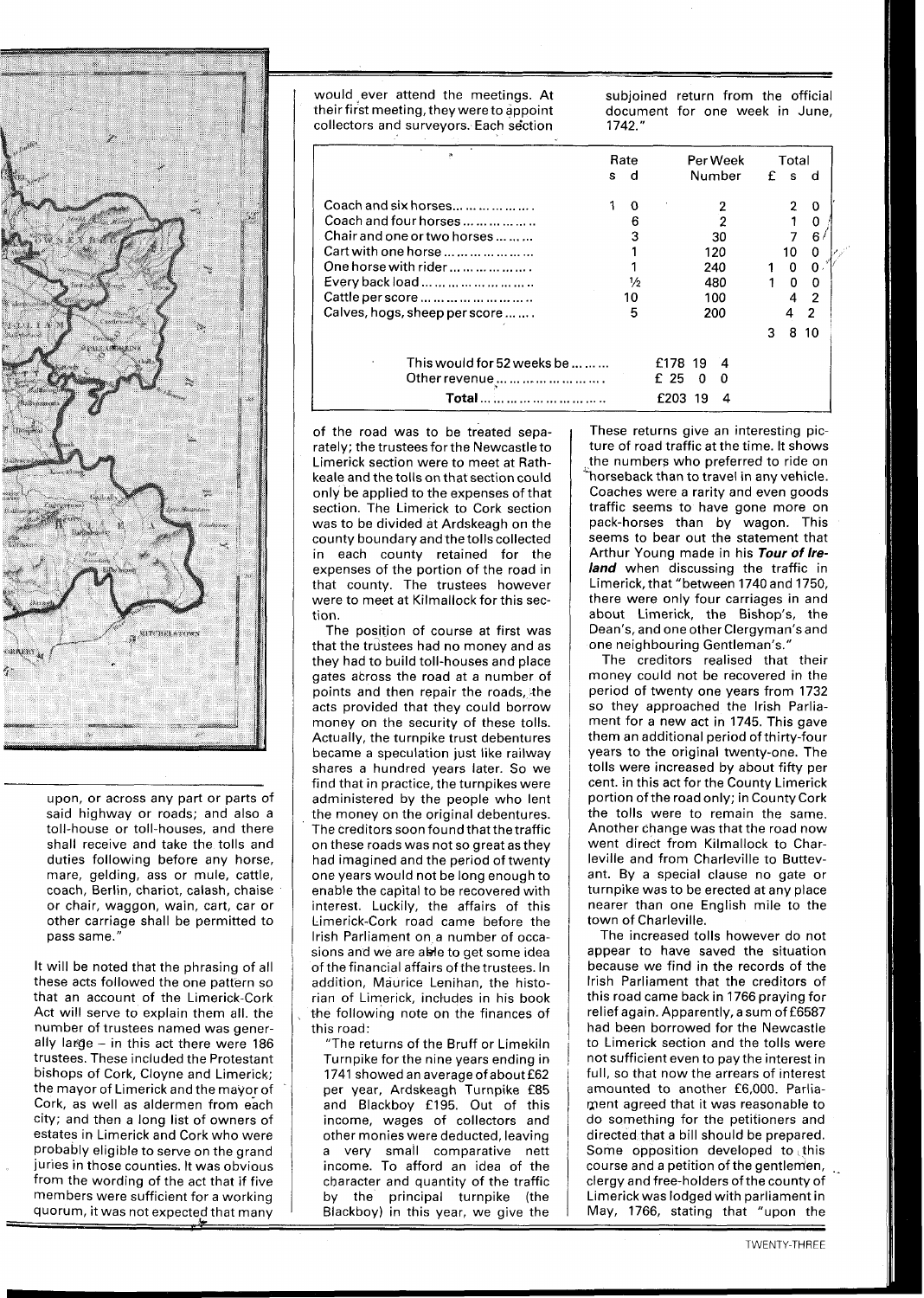whole, the Petitioners with great humility look upon the present Bill for increasing said Tolls, should it pass into law as greatly oppressive to the Poor and grievance to all passengers.' The creditors came back with another petition repeating their claim that the revenue from the tolis on the Newcastle-Limerick section, was insufficient even to meet the interest. In this they state the "Annual Produce of the Tolls and Duties from Newcastle to Limerick does not exceed One Hundred and Sixty Five Pounds deducting Treasurer's salary and other incidental charges." -They also claimed to have spent large sums of money in repairing their respective roads over and above what they were allowed by the trustees for the purpose.

This bill seems to have never reached the statute book and the road continued under the act of 1745. Undoubtedly traffic was now increasing because in 1776, Arthur Young reports that, "In Limerick district, now 183 four-wheeled carriages: 115 twowheeled ditto." He does not describe the condition of the turnpike roads in County Limerick. He must have travelled from Limerick to Kilmallock on his visit to Castle Oliver and on his return from Cork and Kerry he came over the road from Rathkeale to Adare. Elsewhere in his book, however, he roundly denounced the turnpike roads "as so many jobs" so in all probability the County Limerick stretch did not impress him either.

As the years pass on, we can only guess that the roads continued to be made as formerly. The turnpikes were not too popular and in the Statute Book for 1787, we find an "Act for preventing the wilful destruction of turnpike gates, and for the better securing the payment of tolls at such gates." However, to return to our Limerick road; in the spring of 1790, the creditors are once more back to the Irish Parliament with a petition. This a long recital of their troubles and they are urgently seeking an extension because the additional years given in 1745 have now expired. It reads:

"A petition of the mortgages on the turnpike road leading from the town of Newcastle in the county of Limerick to the city of Limerick and from thence to the bounds of the county of Cork, whose names are thereunto subscribed, was presented to the House and read: setting forth, that the act of 19 Geo. Il chap. 19, will expire with the present session unless revived; and that it appears by the account returned on oath by John Maxwell, treasurer of said road, in pursuance of the order lately made by the House, that the entire principal sum laid out on the faith of Parliament for promging the material intercourse opened by said road is

still due and unpaid; that neither the petitioners, nor those whose representatives or assignsthey are, have at any time received more than the legal interest on the principal sums so advanced, but for some years the revenues have not afforded more than 4 per cent. for which the petitioners are obliged to keep above 40 miles of a very broad road in repair at an expense sometimes exceeding their interest money, owing to the advanced price of wages and the holders in the said counties of cities, will be loaded with a very heavy expense for presentments, in addition to those they are at present subject to for public works, charities, prisoners, salaries and other matters; and therefore praying relief."

They were successful in getting another act and this apparently carried on the arrangement until 1831. During these years, the traffic on the road increased greatly. The Post Office introduced mail coaches and these had'to



**The roads along the course of the Shannon Esfuary in 1778.** 

general avidity for manure on account of the increasing quantity of tillage and other causes, while the revenues of the said road have been gradually decreasing, owing, as the petitioners suppose, to the number of roads obtained by individuals since the passing of said act of 19 George II, by which many avoid payment of such gates as are appointed by said act; the petitioners further state, that they have received their debentures or mortgages on said road, either as a provision settled on, or bequeathed to them, or for valuable consideration and therefore will be materially injured if said act be not continued with amendments; and that if said act is suffered to expire, the petitioners, with the other landpay tolls on the turnpike roads in Ireland. Later on, Bianconi introduced his cars and these must have added to the revenues also. The Newcastle road seems to have been the subject of a final act of parliament in 1830 and carried on as a turnpike until the passing of the Abolition Act in 1857.

A commissioner had been appointed in 1856 to inquire and report on the propriety of maintaining or abolishing all or any part of the turnpike roads existing in Ireland at that date. The result was the act of 1857, which was entitled "An Act to discontinue the taking of Tolls on the Turnpike Roads now existing in Ireland and to provide for the maintenance of such roads **as** public roads." This act authorised the appointment of a Turnpikes Abolition